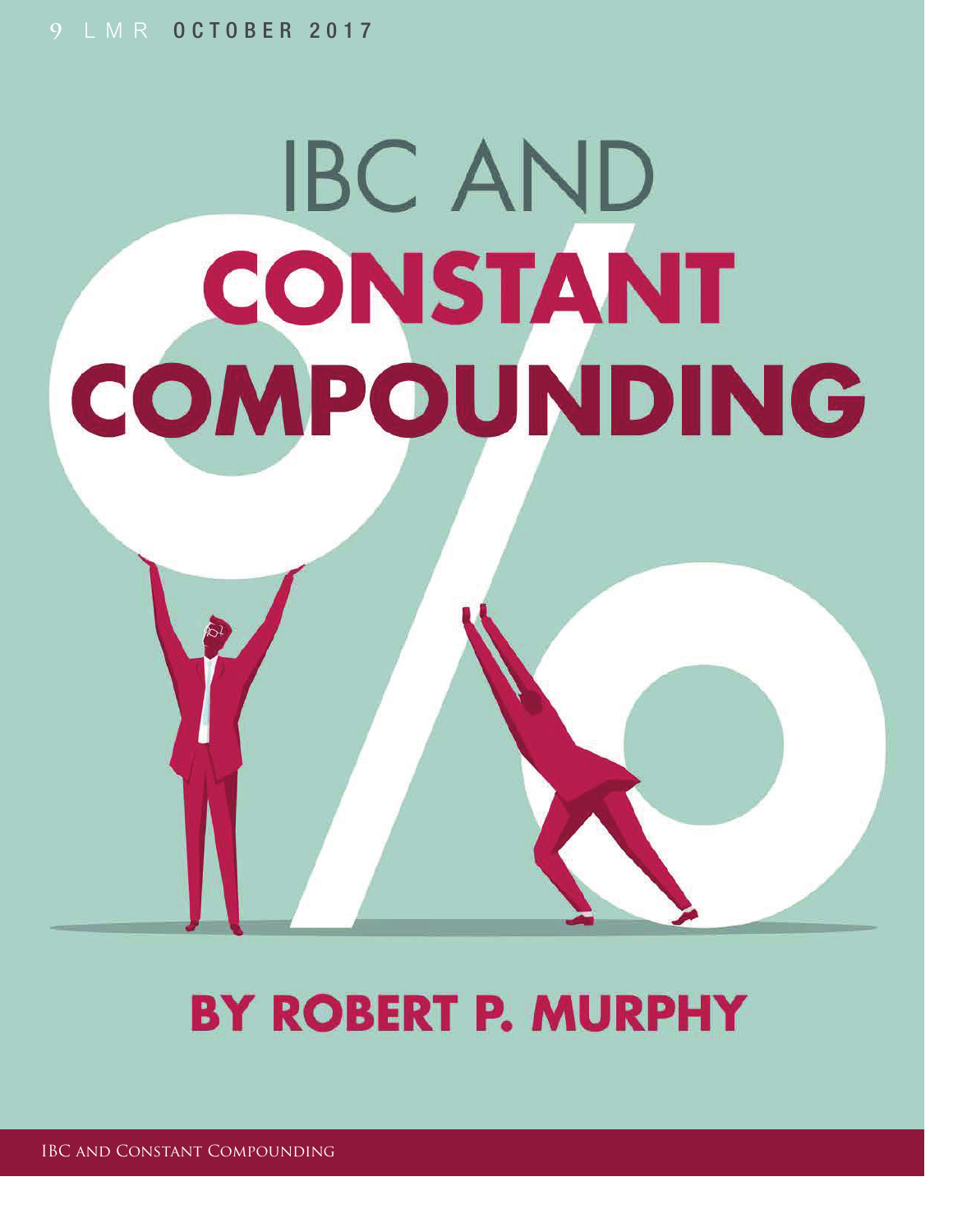**A COMMON METHOD OF SHOWING THE** public the power of Nelson Nash's "Infinite" Banking Concept" (ICB) is to stress its feature of "constant compounding." In contrast to many other asset classes, dividend-paying Whole Life insurance always increases in value. Indeed, some proponents of IBC enthusiastically declare: "There's nothing else like it!"

In this article I will explain what Nash's fans have in mind. As we will see, there really *is* something special about IBC; it allows households and business owners to enjoy "constant compounding" in a very safe and convenient way, which *cannot* be matched by other (standard) assets. However, as with most claims, there are some caveats involved (particularly the interest accruing on outstanding policy loans), and I want to make sure the readers of the *LMR* understand all of the nuances on this powerful topic.

#### **IBC AND POLICY LOANS: THE BASICS**

In order to focus on the specific issue of constant compounding, I am going to assume in this article that the reader has a basic familiarity with IBC as a cashflow process, and how it uses a dividend-paying Whole Life insurance policy as the platform for implementing it. For those readers who need this foundation in a quick way, I refer you tothe podcast series that Carlos and I produce, in particular episodes 17, 18, and 19.<sup>1</sup> For those willing to put in more time, there

is no substitute for reading Nelson Nash's classic book, *Becoming Your Own Banker.*

For our purposes in this article, let me review the essential mechanism: A dividendpaying Whole Life insurance policy comes with built-in, contractual guarantees on the growth of the "cash surrender value." This is the amount that the life insurance company will give the policyholder if he or she decides to collapse ("surrender") the policy and stop making premium payments. Of course, this

There really is something special about IBC; it allows households and business owners to enjoy "constant compounding" in a very safe and convenient way.

dollar amount is lower than what the *death benefit* would have been, if the insured party had died, but with large policies the cash surrender value can grow quite large. Intuitively, it is how much the life insurance company

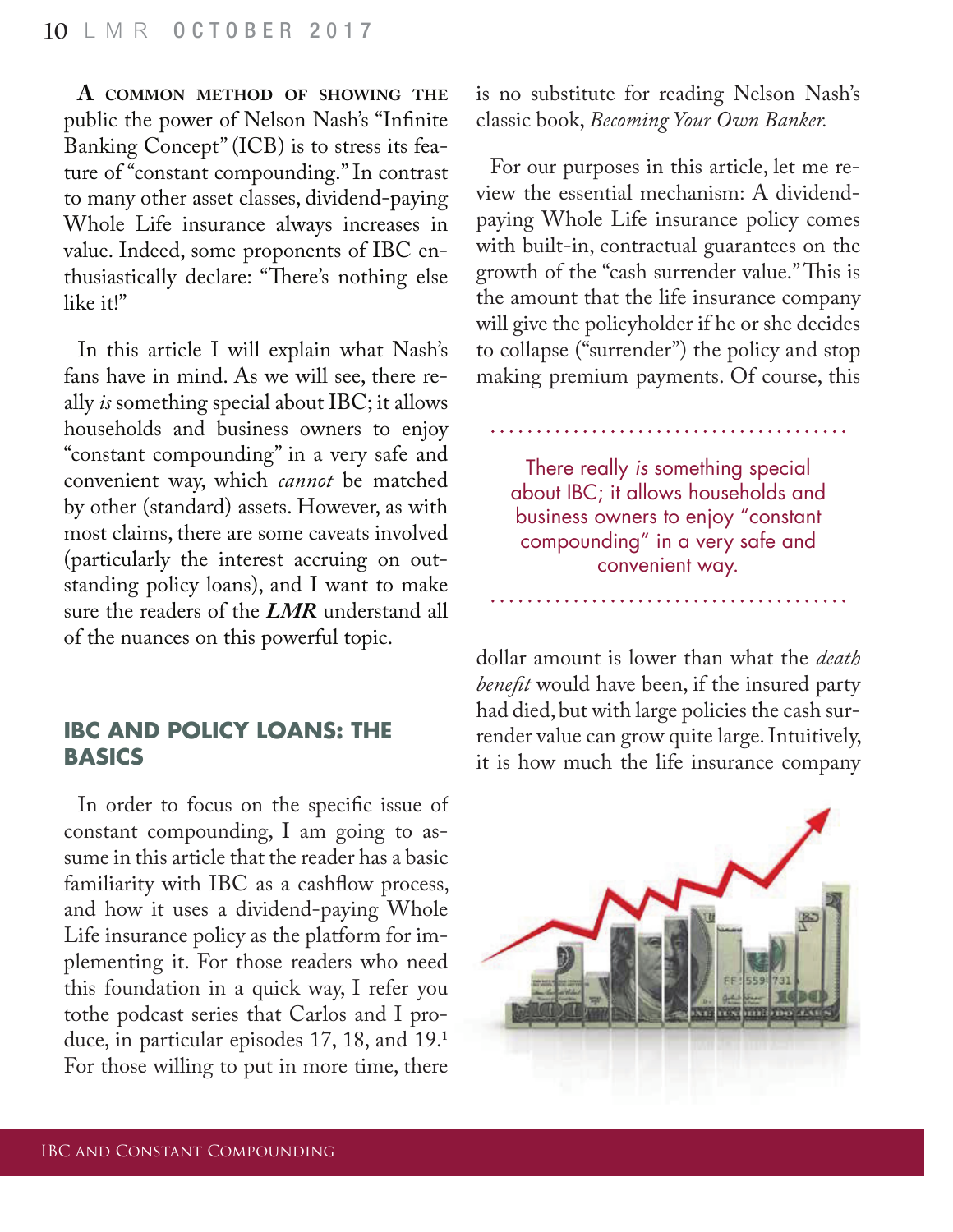is willing to pay the policyholder to "walk away" from the contract, letting the insurance company off the hook from having to pay the looming death benefit (which gets closer every passing day, since the insured person will eventually die or reach the age—such as 121 years old—at which the contract matures).

Now rather than surrender the policy outright, a policyholder

who needs money has another contractually guaranteed option: He or she can take out a *policy loan,* up to (almost) the cash surrender value. It's important to understand exactly what is happening here: The policy loan is a loan *made on the side,* from the life insurance company to the policyholder. It does not directly involve the life insurance policy itself; the customer isn't "taking money out of the policy." Rather, the life insurance company is simply directing some of its outgoing cash flows—which it otherwise might use to buy corporate bonds or other assets—into loans to its own customers.

These policy loans are actually *the safest investment possible* from the life insurance company's point of view, because the company itself is guaranteeing the underlying *collateral* on the policy loans: namely, the cash surrender value of the policies in question. Even if the borrower (i.e. the customer who is requesting the policy loan) never pays a penny on the outstanding policy loan, the life insurance company has no worries. The outstanding policy loan rolls over at com-



These policy loans are actually the safest investment possible from the life insurance company's point of view.

pound interest (according to the interest rate on the policy loan, which is itself determined by a contractually-fixed formula), and it eventually gets "paid back" either when the insured dies or reaches the maturity age and the contract ends.

#### **A CAR EXAMPLE**

For example, suppose a fan of Nelson Nash has begun implementing IBC in his personal life, and is making large premium payments into a properly designed Whole Life policy. When it's time for this man to buy a new car, he doesn't need to rely on financing from the dealership or an outside lender. Instead, the man takes out a policy loan for (say) \$25,000,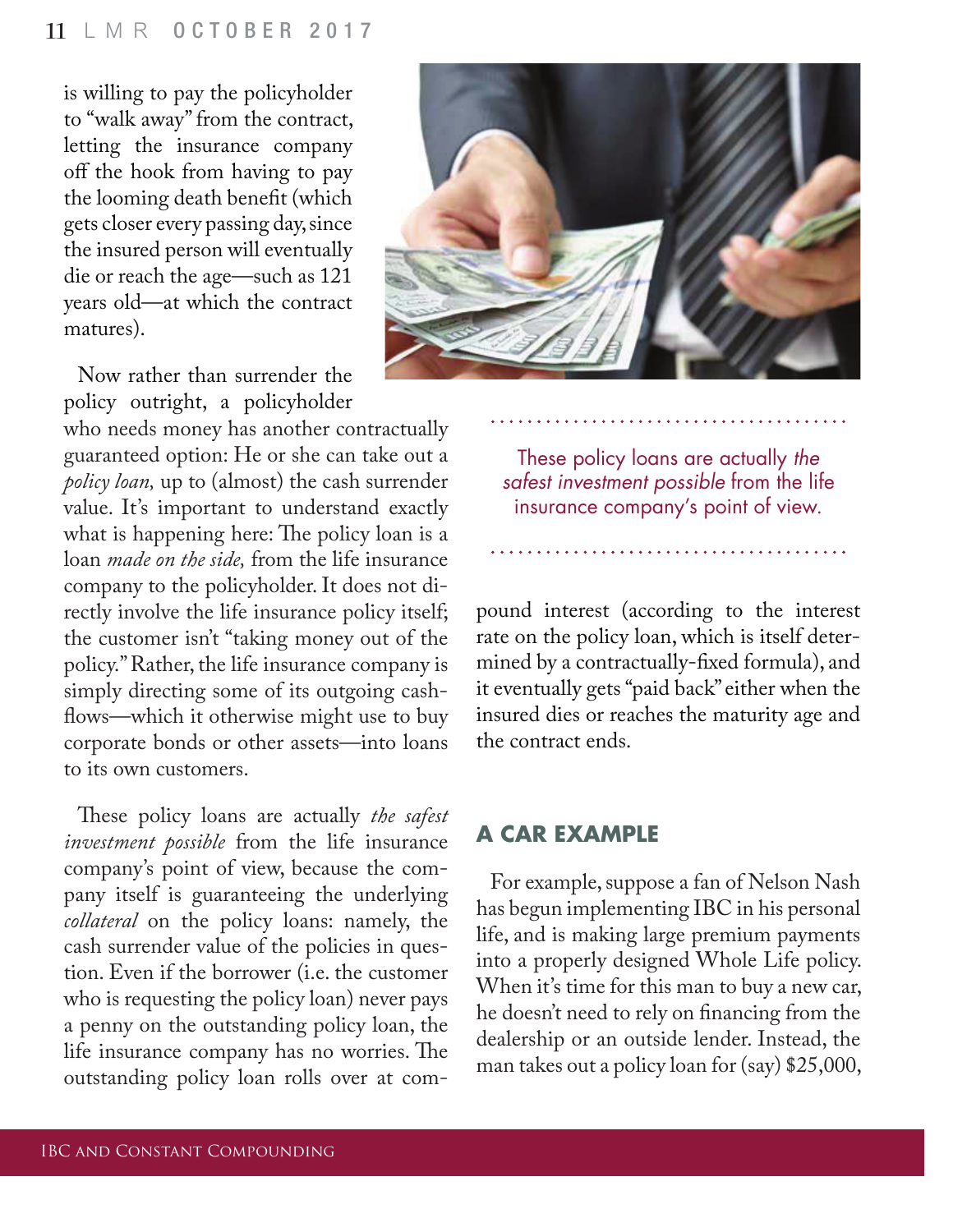and pays the full purchase price to the car dealer to buy the car outright on the spot.

Now even though the man wrote one big check himself from the perspective of the car dealership, in reality the man obtained the financing for his purchase by borrowing *against* the cash surrender value in his wellfunded IBC policy. In order to play "honest banker" with himself, the man starts making (at least) the same monthly "car payments" to the life insurance company, as if he had borrowed from a traditional lender and had to make car payments at a standard interest rate.

The life insurance company has no problem with this scenario. It won't send repo agents to seize the car.

However, even though the man intends on mirroring the same cashflows doing it the IBC way, in reality he is much more secure and can sleep soundly at night. If he suddenly loses his job, he has the option of *not* making his "monthly car payments" to the life insurance company. His outstanding policy loan of \$25,000 *won't* get knocked out, and instead it will keep growing at interest.

Yet to repeat, the life insurance company has no problem with this scenario. It *won't*  send repo agents to seize the car. Remember, legally speaking the man *bought the car outright from the dealership*. The car is *not* the



collateral on the policy loan; his life insurance policy's cash value is.

Suppose the man never makes a payment, and the policy loan grows to (say) \$40,000, many years later. Further suppose the man dies of a heart attack, and at this point the death benefit on his policy is \$500,000. In this case, his named beneficiary (let's say it's his widow) only gets a check for \$460,000. This is because the life insurance company first "pays itself back" for the full value of the outstanding policy loan, before sending what it owes to the beneficiary.

I hope this simple example illustrates the advantages of financing major purchases with IBC (rather than traditional lenders), but also clarifies why the life insurance companies agree to this arrangement which at first seems too good to be true to some members of the public.

#### **PAYING CASH VERSUS CONSTANT COMPOUNDING**

The fans of IBC will often bring up the special feature of "constant compounding"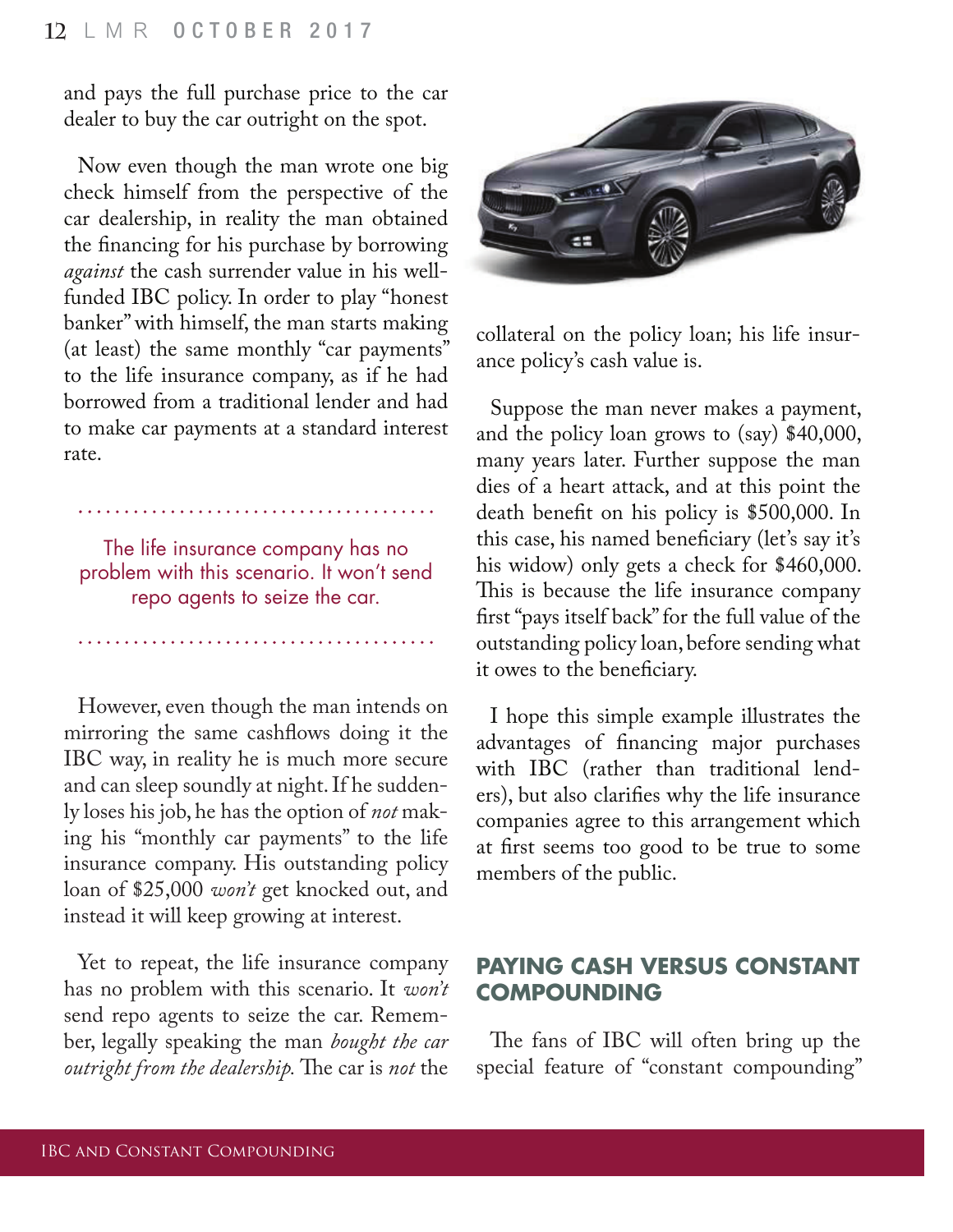when contrasting the virtues of their approach with the strategy of "paying cash" for big purchases. In this section, I'll explain what the fans of IBC have in mind with this discussion.

Imagine a woman who follows a very conservative approach to money. She has been taught to avoid debt, and to only buy things "that she can afford." Consequently, if this woman wants to buy a \$25,000 new car every few years, she sets up a sinking fund using certificates of deposit (CDs) issued from her local bank. (Alternatively we could imagine her putting money into a bank savings account, a money market mutual fund, etc.)

What happens is that the woman first figures out what (after-tax) interest rate she is likely to earn on her very conservative investment in bank CDs. Then, using an amortization calculator, she figures out how much money she needs to put into the sinking fund every month, so that when it's time to buy a new car, her growing stash of CDs has a total market value of \$25,000 (less whatever trade-in value she'll get for her used car at that point).

This is a very conservative approach, pushed by the likes of "get out of debt" gurus such as Dave Ramsey. Compared to the typical American who "lives beyond his means" by running up credit card and other types of debt in order to fuel consumption, our hypothetical woman is behaving very responsibly.

However, the fan of IBC might point out to the woman that her strategy involves draining out her wealth fund every time she buys a new car. In other words, the value of her "car fund" grows over time, but whenever it hits \$25,000, she redeems her bank CDs and hands over the \$25,000 to the car dealer. At that point, the woman has no financial assets due to this enterprise, and she must start over from \$0. In particular, the woman certainly can't earn interest income on her previous contributions into the "car fund," because that money is now gone forever—it was handed over to the car dealer.

In contrast, suppose the woman avoided bank CDs as her financial vehicle, and instead built up a well-funded dividend-paying Whole Life insurance policy. So long as she kept making the premium payments, this policy would continue to grow over time, with an ever-higher cash surrender value *and* death benefit (if designed according to IBC principles). When it was time for her to buy a new car, the woman would not "take money out of the policy"—the way she might cash in CDs or write a check drawn on a bank savings account—but instead she would take out a policy loan against the cash surrender value in her policy. The life insurance policy would not "fall in value" because of this move; it would keep chugging along on its own, $3$  with the outstanding policy loan merely representing a lien against this asset.

#### **AN ANALOGY WITH HOME EQUITY LOANS**

In order to comprehend what's happen-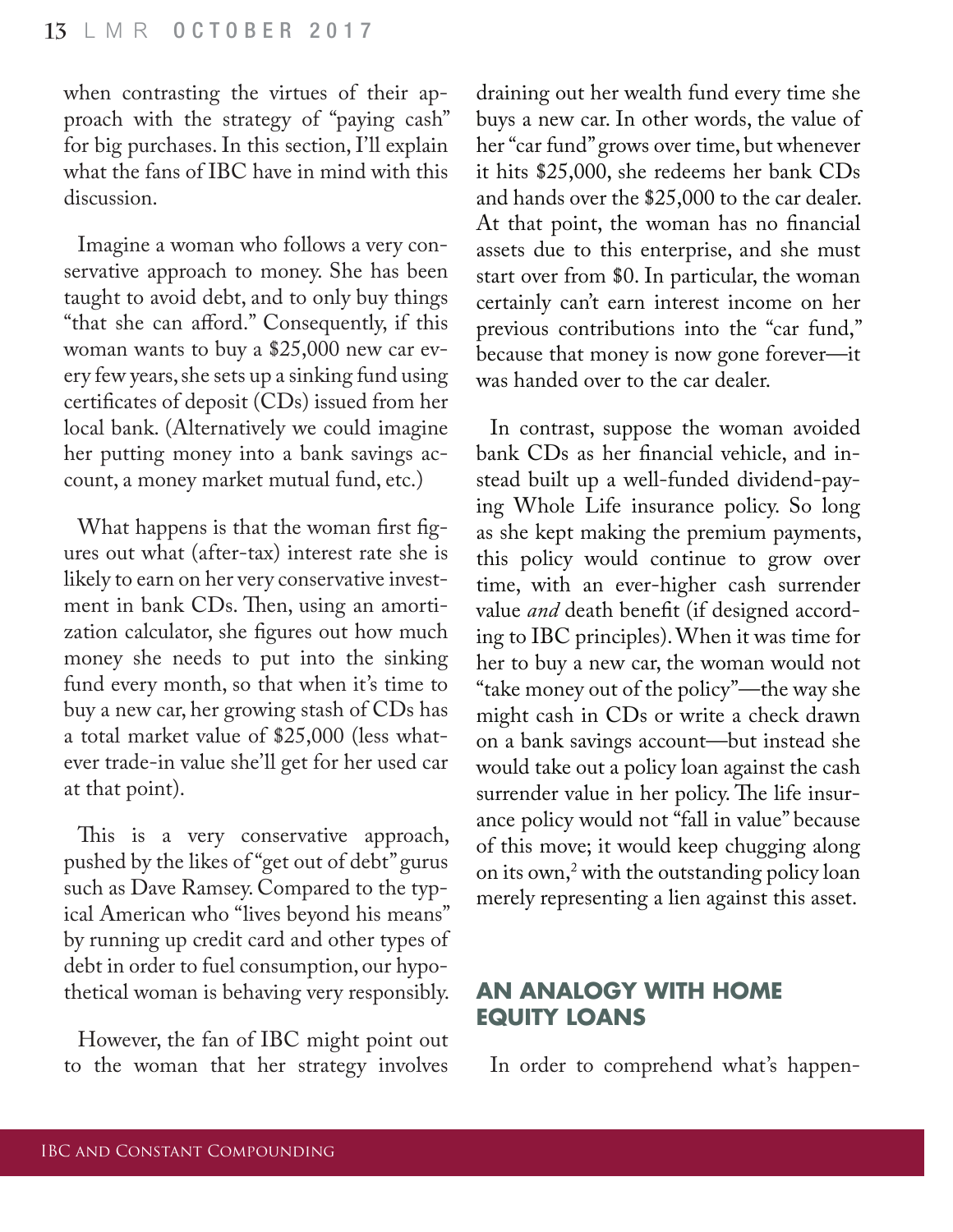ing, it might help to use an analogy with home equity loans. Suppose our hypothetical woman never heard about cash-value life insurance, and she had been building up her bank CDs in the fashion that her very conservative parents had taught her.

At the same time, she also owns a paidoff house. (Remember, she avoids debt as a rule.) In Year 1, the house had a market value of \$100,000. In Year 2 it rose to \$105,000. In Year 3 it was \$110,250, and so on. Every year, the house tended to rise about 5 percent in market value.

Now it was time for the woman to buy her new car, for \$25,000. She originally planned on cashing in all of her bank CDs, depleting her sinking fund down to \$0. But her friend points out that she could alternatively take out a home equity loan against the value of her house. In this case, she could still buy the car outright—there would be no lien against the automobile—with the equity in her house serving as the collateral. With this approach, the woman could retain her stash of bank CDs, which would continue to appreciate at the interest rate the bank offered.

Furthermore, *the house itself* would also continue to appreciate in market value, so long as real estate kept rising. In other words, the market value of the woman's house would not be "dragged down" because she decided to borrow against it, in order to finance the new car purchase. It is crystal clear that the market value of her home is a completely separate concept from the outstanding value of the home equity loan she takes out from

the commercial bank.

In this context, the woman's friend might point out to her, "If you cash out your bank CDs, you will stop earning interest on them. But if you finance your new car purchase by borrowing against the equity in your house, then you continue to earn the CD interest *and* you still reap any appreciation in real estate on your house."

I hope that this analogy with a home equity loan sheds light on what is happening if the woman instead turns to a well-funded Whole Life policy. By obtaining the \$25,000

A commercial bank will not grant home equity lines on the same terms that a life insurance company will use for a policy loan.

from a policy loan, she doesn't need to "draw down" any of her other assets, and even her life insurance policy continues to chug along (subject to the technical caveat about "direct recognition" discussed in endnote 2). This is what fans of IBC have in mind when they warn people that "paying cash" for car purchases and other major expenses means that they will lose out on the ability to continue earning interest on their savings.

Before leaving this section, let me address one loose end: If I can use an example of a home equity loan to illustrate the broad principle, why then do IBC fans insist that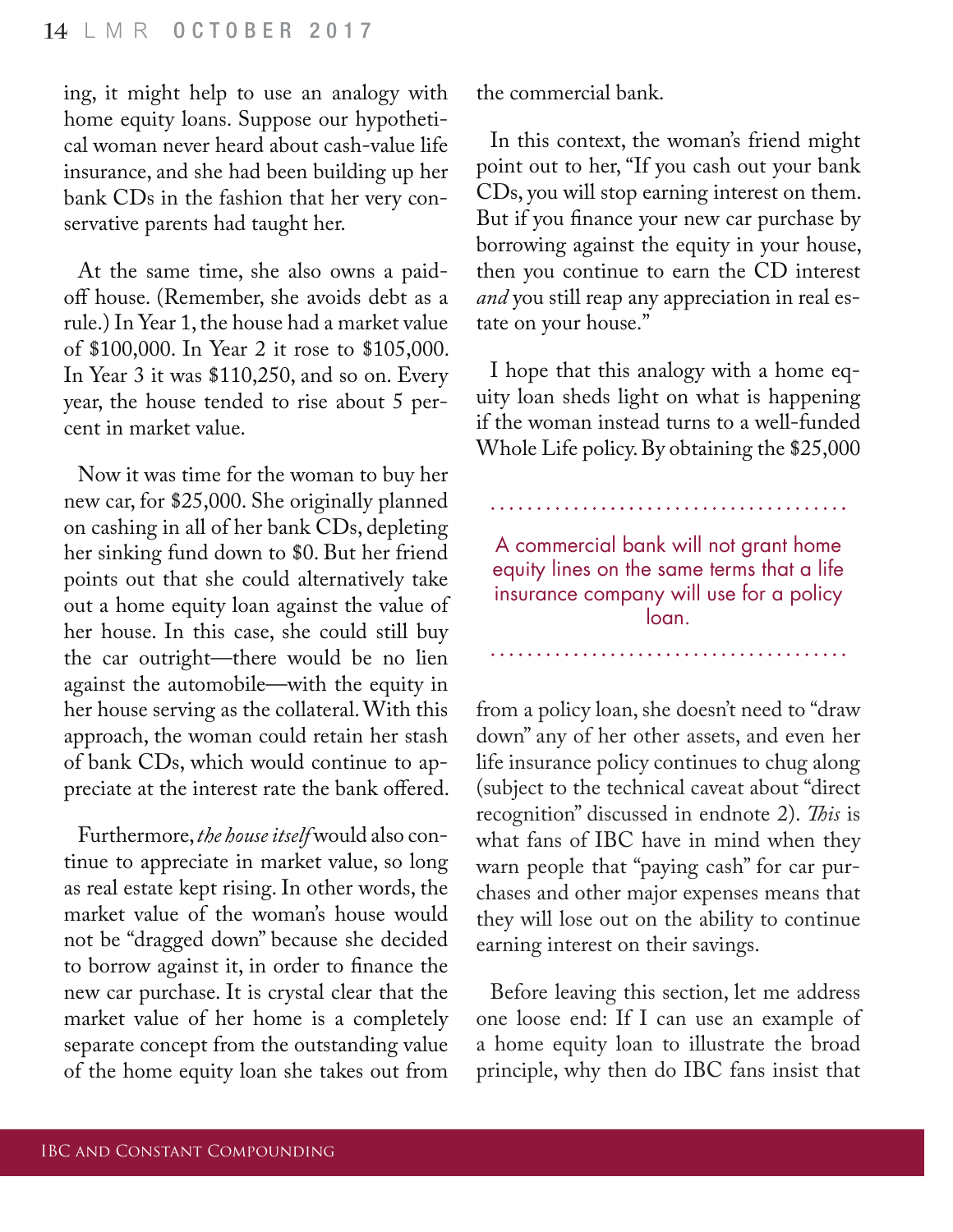

It would be very misleading to tell the public about the virtues of constant compounding without keeping track of the corresponding liability due to the policy loan.

"there's nothing else like this" in the financial world? Why not, for example, just tell people to use home equity financing rather than building up a Whole Life insurance policy?

The crucial difference is that *the real estate market could collapse*. This is why a commercial bank will *not* grant home equity lines on the same terms that a life insurance company will use for a policy loan. In particular, if you apply to a bank for a home equity loan, it is a laborious process, where the bank will check your credit score and your income, it will ask what you are doing with the loan, and it will insist on a timely repayment schedule. The life insurance company does none of this. They simply check what your unencumbered cash surrender value is, in order to determine how much of a policy loan you can borrow. The check can literally be in the mail the next business day, and—to repeat—the life insurance company doesn't care what payback schedule you adopt, *if any.*

In light of these considerations, we can understand the enthusiasm of the fans of IBC, and why they insist that there is no other financing mechanism available that can match the process developed by Nelson Nash.

#### **DON'T FORGET ABOUT POLICY LOAN INTEREST!**

Before closing this article, it is important for me to address the issue of policy loan interest. It would be very misleading to tell the public about the virtues of constant compounding *without* keeping track of the corresponding liability due to the policy loan.

The best way for me to illustrate the problem is to contrast Sally, who is going to "pay cash" for a car using a sinking fund, with Jim, who is going to take out a policy loan from a life insurance policy. In this example, we will see the familiar point that IBC fans make about "lost opportunity cost" when paying cash, but we will also see how the policy loan growth offsets the apparent gain of the IBC approach.

In order to minimize the number of moving parts, I am going to assume that Sally earns 5% on her sinking fund, while Jim enjoys an internal rate of return (counting dividends etc.) on his cash surrender value of 5%, *and* that the life insurance policy loan inter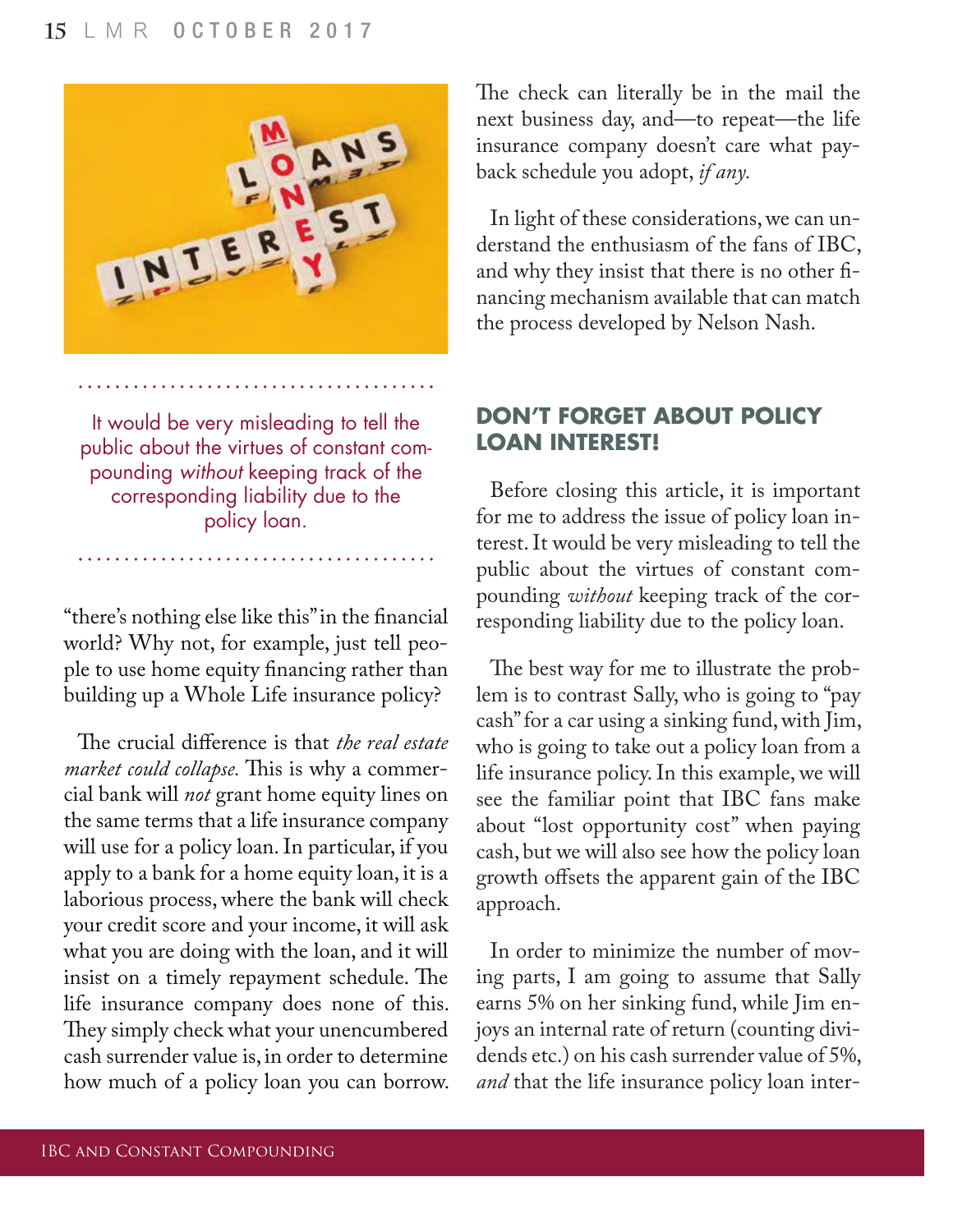est rate is 5%. In reality, these numbers may all be different, of course, but my example should help financial professionals and the public to refine their understanding of what factors are actually driving particular wealth outcomes from different strategies.

She repeats the whole process starting in Year 6. Because she had cashed out her fund the prior year, notice that the sinking fund is only worth \$4,524 at the end of Year 6 the same as at the end of Year 1. There is no "memory" in her sinking fund of her earlier

|                       | <b>Sally Pays Cash</b> |                     | <b>Jim Uses Policy Loans</b> |                   |                    |                |
|-----------------------|------------------------|---------------------|------------------------------|-------------------|--------------------|----------------|
|                       | Annual                 |                     | Annual                       | <b>Gross Cash</b> | <b>Policy Loan</b> |                |
|                       | Contribution           | <b>Sinking Fund</b> | Contribution                 | Surrender         | <b>Balance</b>     | <b>Net CSV</b> |
|                       | (BOY)                  | Value (EOY)         | (BOY)                        | Value (EOY)       | (EOY)              | (EOY)          |
| Year 1                | \$4,309                | \$4,524             | \$4,309                      | \$4,524           | \$0                | \$4,524        |
| Year 2                | \$4,309                | \$9,275             | \$4,309                      | \$9,275           | \$0                | \$9,275        |
| Year 3                | \$4,309                | \$14,263            | \$4,309                      | \$14,263          | \$0                | \$14,263       |
| Year 4                | \$4,309                | \$19,501            | \$4,309                      | \$19,501          | \$0                | \$19,501       |
| Year 5 (Buy 1st Car)  | \$4,309                | \$25,000            | \$4,309                      | \$25,000          | \$25,000           | \$0            |
| Year 6                | \$4,309                | \$4,524             | \$4,309                      | \$30,775          | \$26,250           | \$4,525        |
| Year 7                | \$4,309                | \$9,275             | \$4,309                      | \$36,838          | \$27,563           | \$9,276        |
| Year 8                | \$4,309                | \$14,263            | \$4,309                      | \$43,204          | \$28,941           | \$14,264       |
| Year 9                | \$4,309                | \$19,501            | \$4,309                      | \$49,889          | \$30,388           | \$19,501       |
| Year 10 (Buy 2nd Car) | \$4,309                | \$25,000            | \$4,309                      | \$56,908          | \$56,907           | \$1            |

**Table 1. "Paying Cash" for a Car versus Policy Loan**

**NOTE: In Table 1, all rates of return and loan interest rates are 5%. (BOY=Beginning of Year, EOY=End of Year, CSV=Cash Surrender Value.)**

There's a lot going on in Table 1, so let's first concentrate just on Sally. By assumption, she has a sinking fund (composed of bank CDs, for example) that earns an internal rate of return of 5%. She wants to buy a new car for \$25,000 at the end of Year 5. In order to achieve this goal, Sally puts \$4,309 at the start of each year into her sinking fund. By the end of Year 5, her sinking fund has grown to a value of \$25,000. She cashes in her CDs and pays cash for her new car.

contributions; she starts the cycle anew with each car purchase.

Now look at Jim's figures. We assume that he makes the same out-of-pocket contributions as premium payments into a Whole Life insurance policy. To keep things apples to apples, we are unrealistically assuming that there is no overhead and that all of the payments immediately become available as Cash Surrender Value (CSV). We further assume that with dividend reinvestment etc.,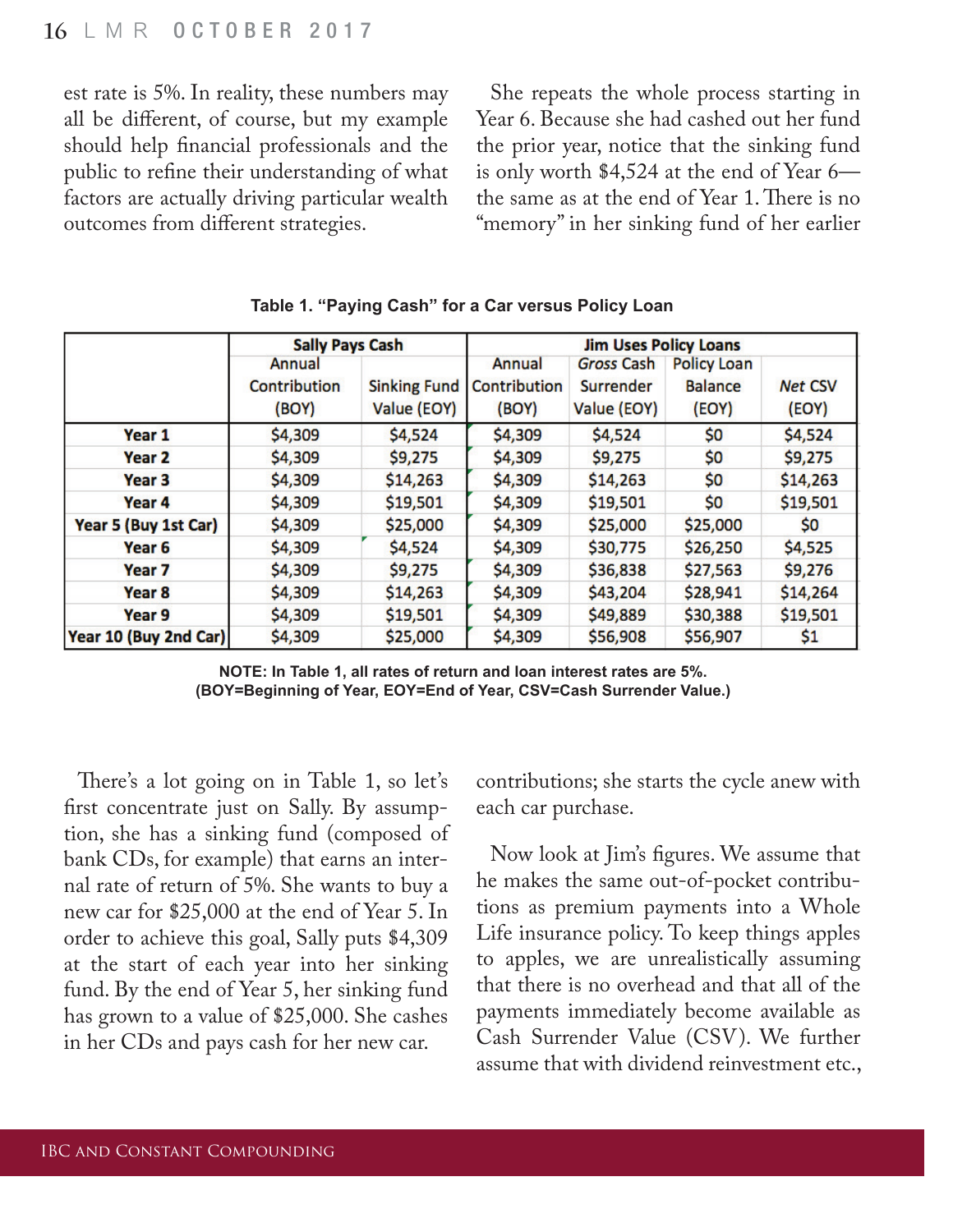the CSV of this policy grows with an internal rate of return of 5%.

For the first five years, the two approaches are identical. That is, the market value of Sally's sinking fund and the CSV of Jim's life insurance policy are the same. However, things diverge at the end of Year 5, when they make their first car purchase.

At this time, Sally wipes out her portfolio of bank CDs, in order to buy the \$25,000 car. She has no debt, but she also has no financial assets. She has a brand new car, but financially she is back to \$0 and has to start rebuilding from scratch.

In contrast, Jim's *gross* Cash Surrender Value is not affected by the fact that he takes out a policy loan of \$25,000. He keeps making his premium payments, and his policy keeps chugging along, growing at an internal rate of return of 5%. By the end of Year 10, Jim's life insurance policy has grown to a gross cash value of \$56,908, whereas Sally's bank CDs have only recovered to their previous

high of \$25,000—and they are just about to get knocked back down to \$0 when she buys her second brand new car.

I believe this contrast—between the value of Sally's sinking fund and the gross Cash Surrender Value in Jim's life insurance policy—is what the typical IBC proponent has in mind when he teaches people the importance of "keeping your money working for you" and how paying cash "ignores opportunity cost." This is all true as far as it goes.

However, we must also take into account a very important fact: *If Jim is devoting the*  same out-of-pocket cashflow as Sally into his *life insurance premiums, then he has no extra*  cashflow to pay down his policy loan. After all, the *reason* Jim has the luxury of "keeping his money in his life insurance policy" when he buys the new car, is that Jim gets the \$25,000—at the end of Year 5 and then again at the end of Year 10—by borrowing from the life insurance company.

Once we account for this extra cashflow and the liability it brings, we see that Jim's net Cash Surrender Value—which is the gross CSV minus the outstanding policy loan balance—leaves him in basically the same position as Sally. Yes, it is certainly true that Jim enjoys constant compounding on his cash values that "stay in the policy," but these are offset by the *constant compounding on the policy loan balance.* In this example, I made all of

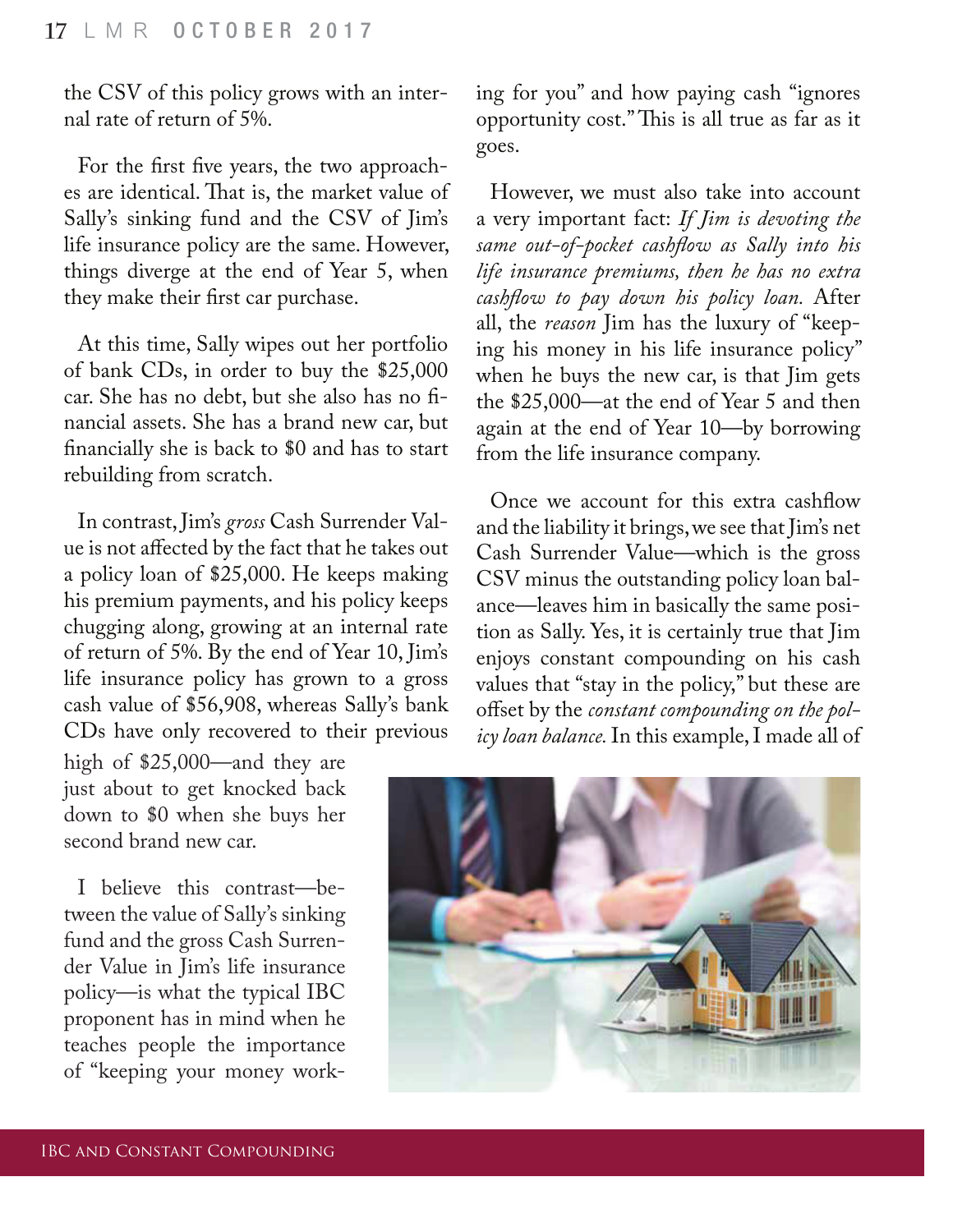

the rates of return identical, so that the two forces perfectly offset each other. But even if the various interest rates are different (which they will be in the real world), the concept is still crucial. It would be an incomplete account of what is happening, to mention *only*  the gross cash value and ignore the offsetting policy loan balance.

#### **FINANCING THROUGH IBC IS A GOOD IDEA**

I want to stress that I am a huge proponent of Nelson Nash's IBC, especially in our volatile economic environment. The principles Nelson teaches in his book are valid, and his numerical examples were based on real-world illustrations generated by home office software with interest rates that held when he wrote his book.

The simplistic example I discussed in Table 1 above was *not* intended to show the reader that "it's all a wash." On the contrary, I think it makes *much more* sense to finance large purchases using the IBC approach, rather than (say) building up a sinking fund through bank CDs, commercial savings accounts, money market funds, or other popular and "safe" assets. (For example, the combination

Financing large purchases via policy loans is a very robust strategy that is superior to more traditional methods of finance, including the conservative approach of "paying cash" and avoiding all debt.

of safety and after-tax yield afforded by a life insurance policy compares quite favorably to these other possibilities, *and* you get the kicker of a large death benefit.)

Furthermore, I think the fans of IBC are correct to stress to the public the virtue of